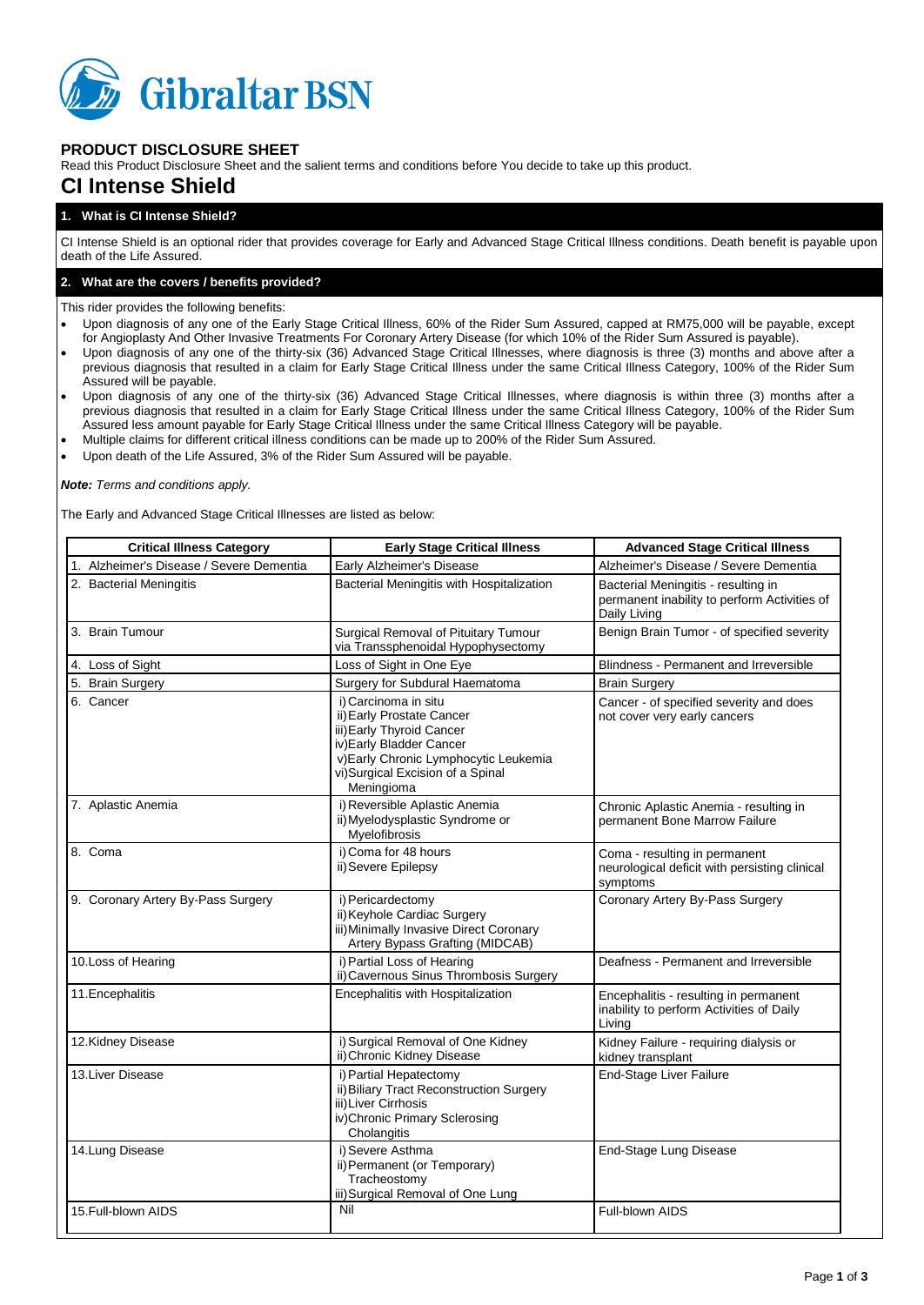| 16. Fulminant Viral Hepatitis                                               | Occupationally Acquired Hepatitis B or C                                                                                                              | <b>Fulminant Viral Hepatitis</b>                                                                   |
|-----------------------------------------------------------------------------|-------------------------------------------------------------------------------------------------------------------------------------------------------|----------------------------------------------------------------------------------------------------|
| 17. Heart Attack                                                            | i) Cardiac Pacemaker Insertion<br>ii) Cardiac Defibrillator Insertion<br>iii) Less Severe Heart Attack                                                | Heart Attack - of specified severity                                                               |
| 18. Heart Valve Surgery                                                     | Percutaneous Cardiac Valvuloplasty /<br>Valvotomy                                                                                                     | <b>Heart Valve Surgery</b>                                                                         |
| 19. HIV Infection Due to Blood Transfusion                                  | Nil                                                                                                                                                   | HIV Infection Due to Blood Transfusion                                                             |
| 20. Loss of Speech                                                          | Loss of Speech (other than injury or illness to<br>the vocal cords)                                                                                   | Loss of Speech                                                                                     |
| 21. Burns                                                                   | i) Mild Severe Burns<br>ii) Moderately Severe Burns                                                                                                   | Third Degree Burns - of specified severity                                                         |
| 22. Head Trauma                                                             | i) Facial Reconstructive Surgery<br>ii) Mild Head Trauma                                                                                              | Major Head Trauma - resulting in<br>permanent inability to perform Activities of<br>Daily Living   |
| 23. Organ / Bone Marrow Transplant                                          | i) Small Bowel Transplant<br>ii) Corneal Transplant                                                                                                   | Major Organ / Bone Marrow Transplant                                                               |
| 24. Medullary Cystic Disease                                                | <b>Chronic Glomerulonephritis</b>                                                                                                                     | <b>Medullary Cystic Disease</b>                                                                    |
| 25. Motor Neuron Disease                                                    | Nil                                                                                                                                                   | Motor Neuron Disease - permanent<br>neurological deficit with persisting clinical<br>symptoms      |
| 26. Multiple Sclerosis                                                      | <b>Early Multiple Sclerosis</b>                                                                                                                       | Multiple Sclerosis                                                                                 |
| 27. Muscular Dystrophy                                                      | Spinal Cord Disease or Injury resulting in<br>Bowel and Bladder Dysfunction                                                                           | Muscular Dystrophy                                                                                 |
| 28. Occupationally Acquired Human<br>Immunodeficiency Virus (HIV) Infection | Nil                                                                                                                                                   | Occupationally Acquired Human<br>Immunodeficiency Virus (HIV) Infection                            |
| 29. Coronary Artery Disease                                                 | i) Early Coronary Artery Disease<br>ii) Angioplasty and Other Invasive<br><b>Treatments For Coronary</b><br>Artery Disease (10% of Rider Sum Assured) | Serious Coronary Artery Disease                                                                    |
| 30. Parkinson's Disease                                                     | Early Parkinson's Disease                                                                                                                             | Parkinson's Disease - resulting in<br>permanent inability to perform Activities of<br>Daily Living |
| 31. Pulmonary Arterial Hypertension                                         | i) Early Pulmonary Hypertension<br>ii) Secondary Pulmonary Hypertension<br>iii) Insertion of a Vena-cava filter                                       | Primary Pulmonary Arterial Hypertension -<br>of specified severity                                 |
| 32. Cardiomyopathy                                                          | Hypertrophic Cardiomyopathy                                                                                                                           | Cardiomyopathy - of specified severity                                                             |
| 33. Stroke                                                                  | i) Brain Aneurysm Surgery<br>ii) Cerebral Shunt Insertion<br>iii) Carotid Artery Surgery                                                              | Stroke - resulting in permanent neurological<br>deficit with persisting clinical symptoms          |
| 34. Aorta                                                                   | i) Large Asymptomatic Aortic<br>Aneurysm or Dissection<br>ii) Minimally Invasive Surgery to Aorta                                                     | Surgery To Aorta                                                                                   |
| 35. Systemic Lupus Erythematosus With<br>Severe Kidney Complications        | Systemic Lupus Erythematosus                                                                                                                          | Systemic Lupus Erythematosus With<br>Severe Kidney Complications                                   |
| 36. Terminal Illness                                                        | Nil                                                                                                                                                   | <b>Terminal Illness</b>                                                                            |

### **3. How much premium do I have to pay?**

Not applicable since this is a unit-deducting rider. The insurance coverage charges will be deducted monthly from the value of Your units.

**4. What are the fees and charges that I have to pay?**

The insurance coverage charges are deducted monthly from the value of your units and it will change as you grow older. The charges are not guaranteed and may change depending on our claims experience. Details of insurance charges and other charges for the CI Intense Shield are given in the sales illustration.

### **5. What are some of the key terms and conditions that I should be aware of?**

Importance of disclosure - you must disclose all material facts such as medical condition and state your age correctly.

- Free-look period you may cancel your rider within 15 days after the delivery of the policy. We will refund the insurance charges that have been deducted less any medical fee incurred.
- You or your representatives must give us written notice as soon as possible after a claim event. Any delay in doing so may affect our claim assessment. Please call our Customer Service representative who will guide you in filing the claims form.

*Note: This list is non-exhaustive. Please refer to the policy contract for the terms and conditions under this policy.*

## **6. What are the major exclusions under this rider?**